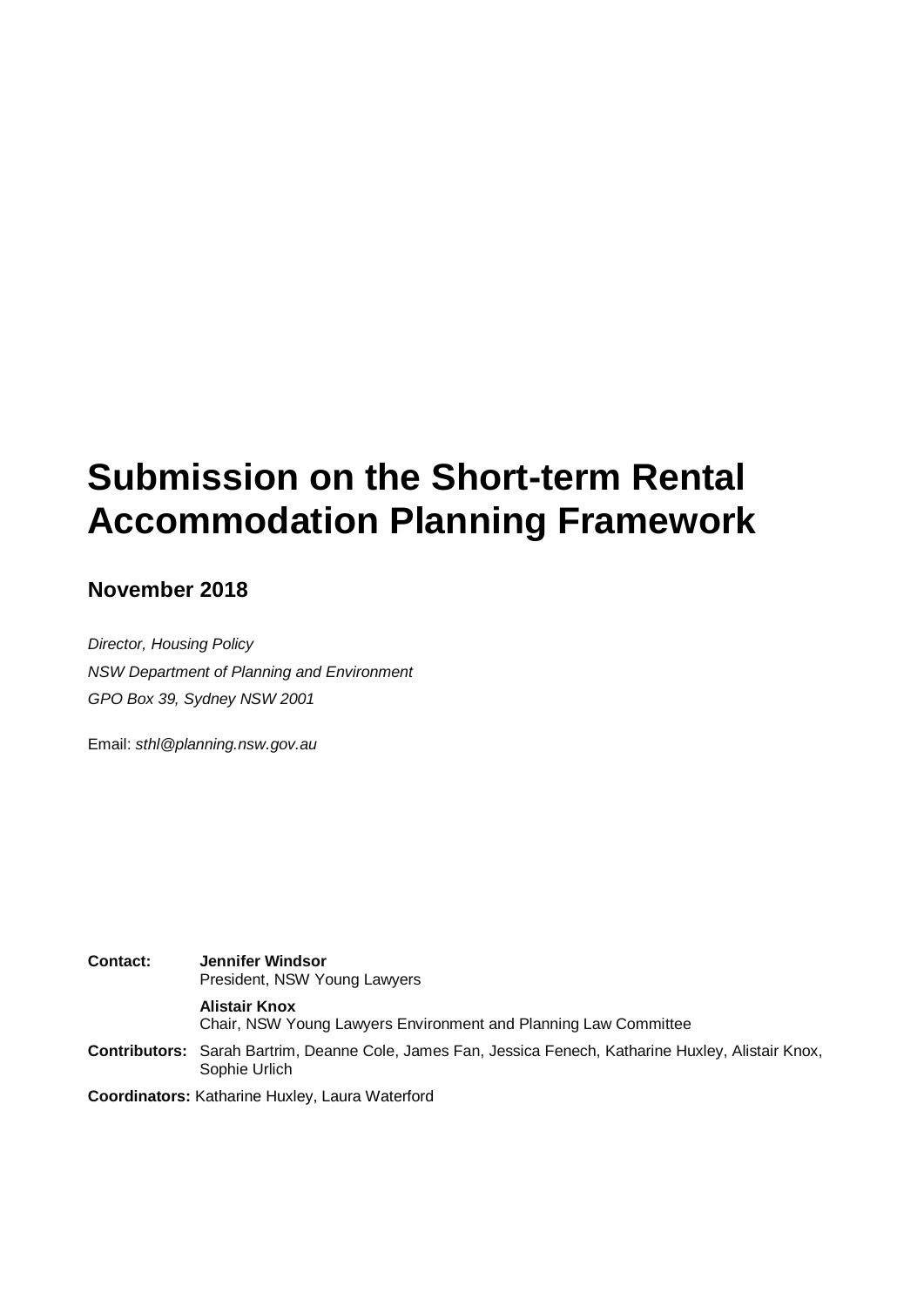The NSW Young Lawyers Environment and Planning Law Committee makes the following submission in response to the Expression of Intended Effect for the proposed amendments to the Short-term Rental Accommodation Planning Framework.

## **NSW Young Lawyers**

NSW Young Lawyers is a division of The Law Society of New South Wales. NSW Young Lawyers supports practitioners in their professional and career development in numerous ways, including by encouraging active participation in its 16 separate committees, each dedicated to particular areas of practice. Membership is automatic for all NSW lawyers (solicitors and barristers) under 36 years and/or in their first five years of practice, as well as law students. NSW Young Lawyers currently has over 15,000 members.

The NSW Young Lawyers Environment and Planning Law Committee (**Committee**) comprises of a group of approximately 50 members interested in our environment. The Committee focuses on environmental and planning law issues, raising awareness in the profession and the community about developments in legislation, case law and policy. The Committee also concentrates on international environment and climate change laws and their impact within Australia.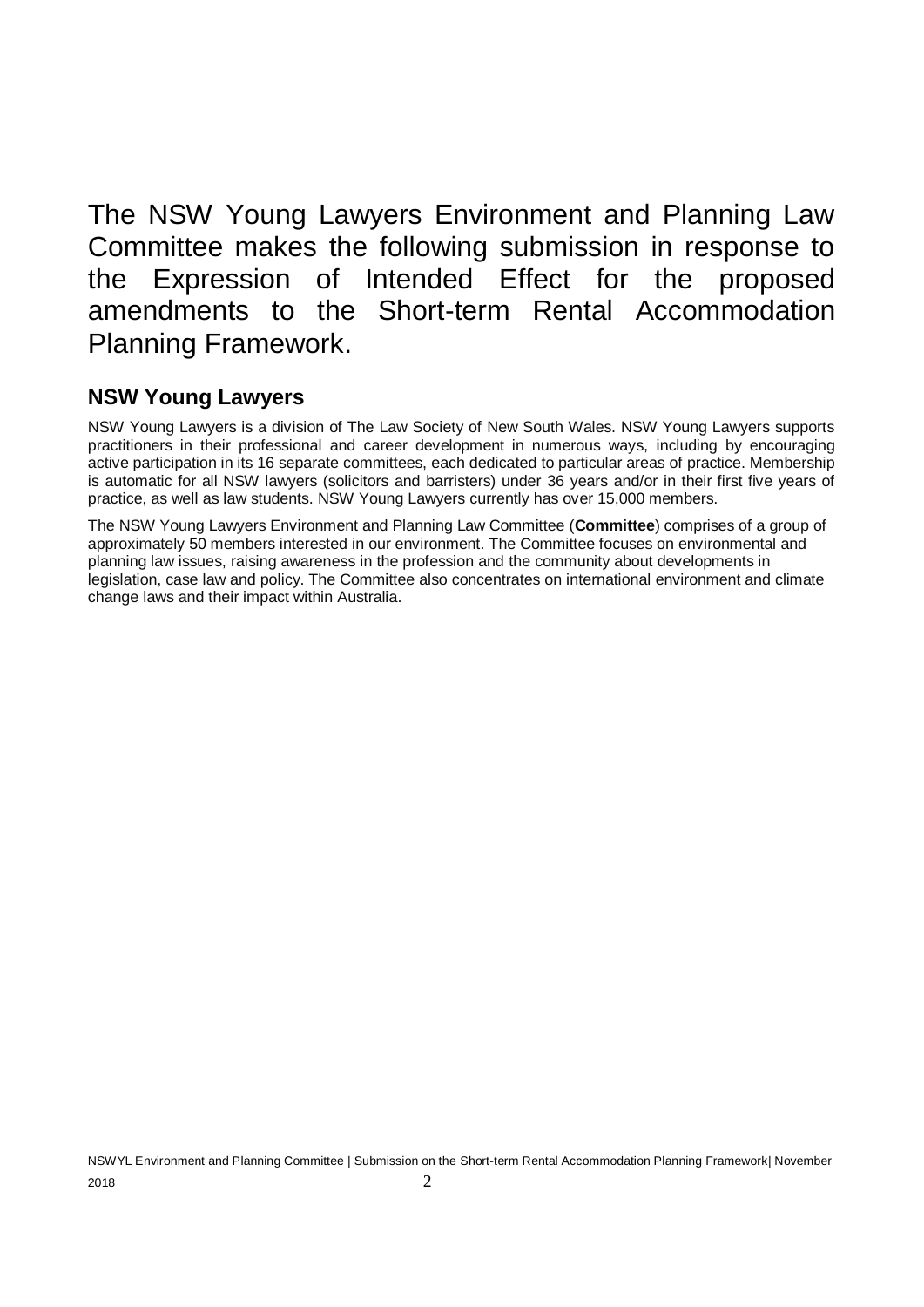## **Glossary of Abbreviations**

Code of Conduct– Mandatory Code of Conduct to be brought in under the *Fair-Trading Act 1987* EIE - Explanation of Intended Effect for the Short-term Rental Accommodation Planning Framework EPA Act - *Environmental Planning and Assessment Act 1979* (NSW) EPA Reg - *Environmental Planning and Assessment Regulation 2000* (NSW) STRA – Short Term Rental Accommodation Standard Instrument - Standard Instrument (Local Environmental Plans) Order 2006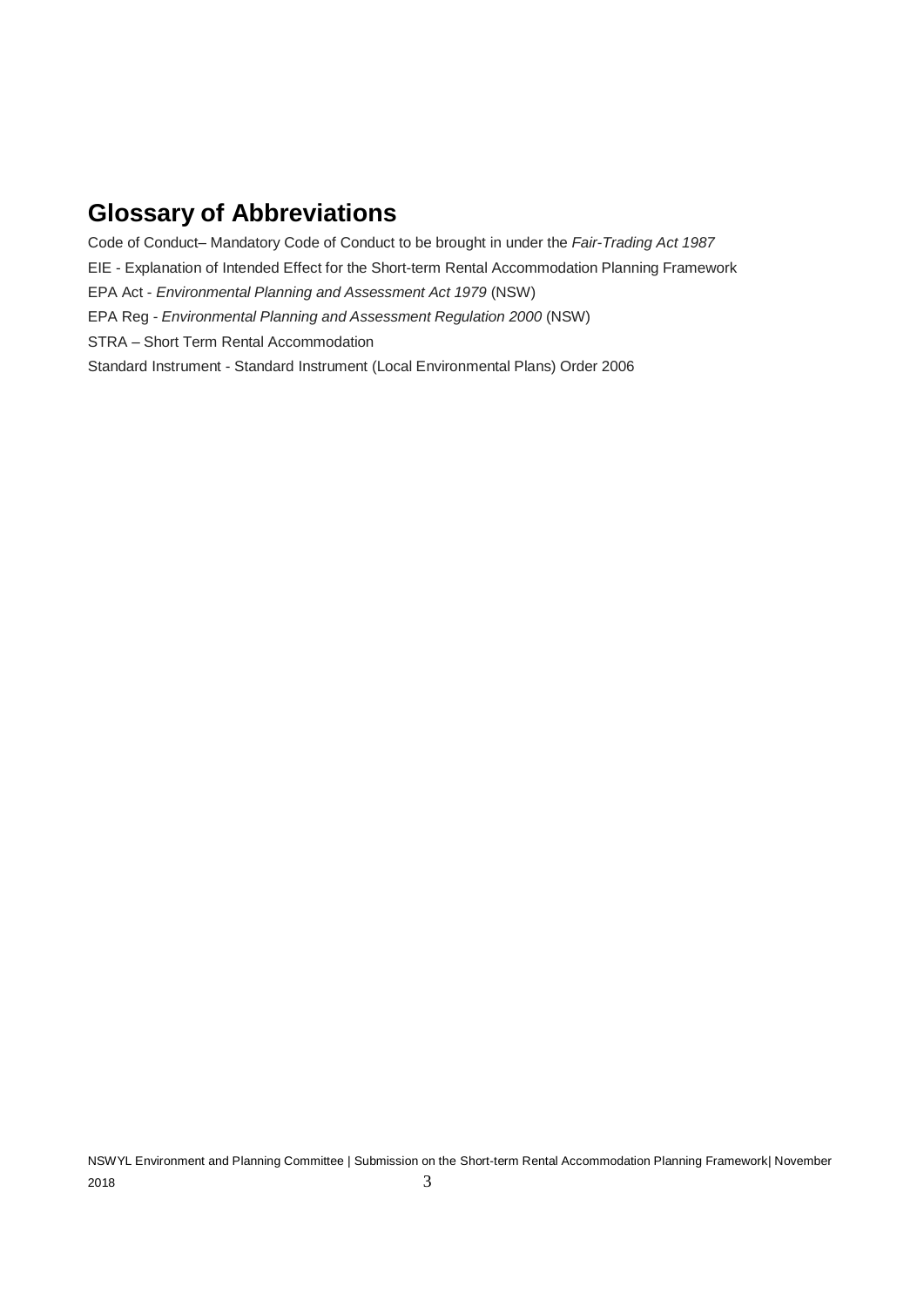## **Summary of Recommendations**

- 1. The intersection between the definitions of STRA, 'bed and breakfast accommodation' and 'serviced apartments' should be considered closely. The exclusion of 'tourist and visitor accommodation' in the definition of STRA should be drafted in a way that makes it clear that uses that could be characterised as both 'tourist and visitor accommodation' or STRA must be characterised as 'tourist and visitor accommodation' to prevent commercial tourist and visitor accommodation operators from circumventing existing requirements to obtain development consent.
- 2. STRA should be expressly permissible in zones where shop top housing is permissible.
- 3. Compliance with the constraints on STRA could be enforced by use of development control orders under the EPA Act, however adequate resourcing of Councils would be needed to ensure that enforcement action could be carried out.
- 4. Further clarity should be given to why differences in community needs within the Greater Sydney Area are not accommodated in the framework, while those in 'regional NSW' are. In the absence of a sound rationale for this distinctionthis, all Councils should be able to set the number of days from 180 to 365 days based on the local information available as to community needs, amenity impacts and enforcement ability.
- 5. Further clarification should be given as to what "offensive noise" in the STRA context means. This should be defined in the Code of Conduct as it will likely be a trigger for reporting of the host or tenant of STRA.
- 6. Local councils should be permitted to introduce guidelines on what constitutes "offensive noise" in the STRA context for their local areas if the Code of Conduct is silent on the issue, or which can deal with locality specific regulation of amenity impacts.
- 7. The Code of Conduct should set out the obligations of guests to avoid creating offensive noise prior to making a booking by the industry participant providing the booking service, and that guests are informed of their obligations to avoid creating offensive noise either prior to the commencement, or at the commencement, of the stay by the accommodation provider.
- 8. The Code of Conduct should inform industry participants of their personal obligations and liability with regard to the creation of offensive noise.
- 9. Under the penalties provisions in the Regulations, a loading system should be introduced which allows for greater penalties to be ordered against Industry participants who have previously contravened the same or similar provision of the Code of Conduct.
- 10. To reduce congestion on local streets, accommodation providers should be required to make offstreet parking available to STRA guests.
- 11. Owners Corporations in strata premises should be allowed to have by-laws that deal with visitor parking, including by requiring visitors to pay a levy to access visitor parking spaces.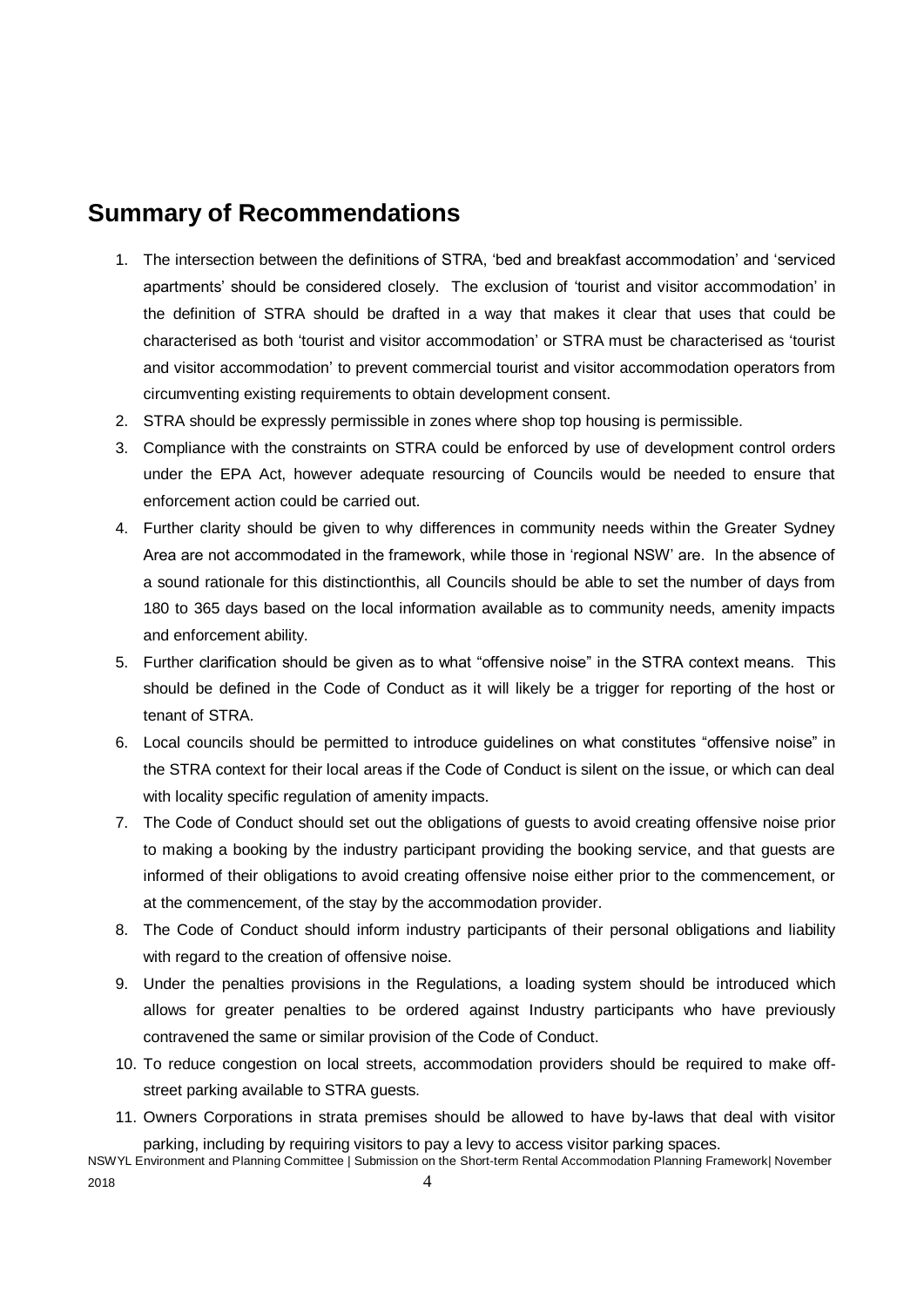- 12. Local councils should be encouraged to consider whether a parking permit based scheme is relevant within their local areas in an effort to reduce the number of vehicles on local streets as a result of STRA visitors.
- 13. The Code of Conduct should specify that additional waste generated by STRA is to be kept within residential levels as defined by local councils.
- 14. The Code of Conduct should advise accommodation providers that they remain responsible for waste management at the property.
- 15. Local councils should be encouraged to make information available to STRA accommodation providers about the recycling programs that can either be distributed to guests or displayed within the accommodation.
- 16. STRA accommodation providers should have an obligation to inform their guests about the local council waste and recycling programs.
- 17. The definition of STRA should be revised to ensure consistency with the definition of short-term rental accommodation arrangement in the *Fair Trading Act 1987* (NSW) i.e. by limiting the land use definition to occupation of not more than 3 months at any one time.
- 18. Details of the proposed appeal mechanism for the listing of a person on the exclusion register should be released and be subject to public consultation before the *Fair Trading Amendment (Short-term Rental Accommodation) Act 2018* comes into effect in 2019.
- 19. The Committee recommends that during the transitional phase of the implementation of the amendments to the STRA framework, the Code of Conduct and the approach to managing inconsistencies between planning instruments and the new land use definition, should be addressed.
- 20. The draft Code of Conduct should be made available for public consultation prior to the legislative amendments coming in effect.
- 21. In the event that a Code of Conduct has not been made available within 12 months of the STRA legislation and regulations coming in effect, local councils should be empowered to make their own Code of Conduct applicable to STRA industry participants that operates on an interim basis in their local government area.
- 22. The Department of Planning and Environment should implement a two-phased approach to the timeframe for implementing the new framework, with matters deemed of economic impact having a later implementation date than those which deal with environmental and community aspects.
- 23. Where local councils already have planning instruments which address STRA, an additional 6 months should be allowed for the transition to the new NSW-wide approach. After such time, the NSW-wide approach should prevail.

## **Introduction**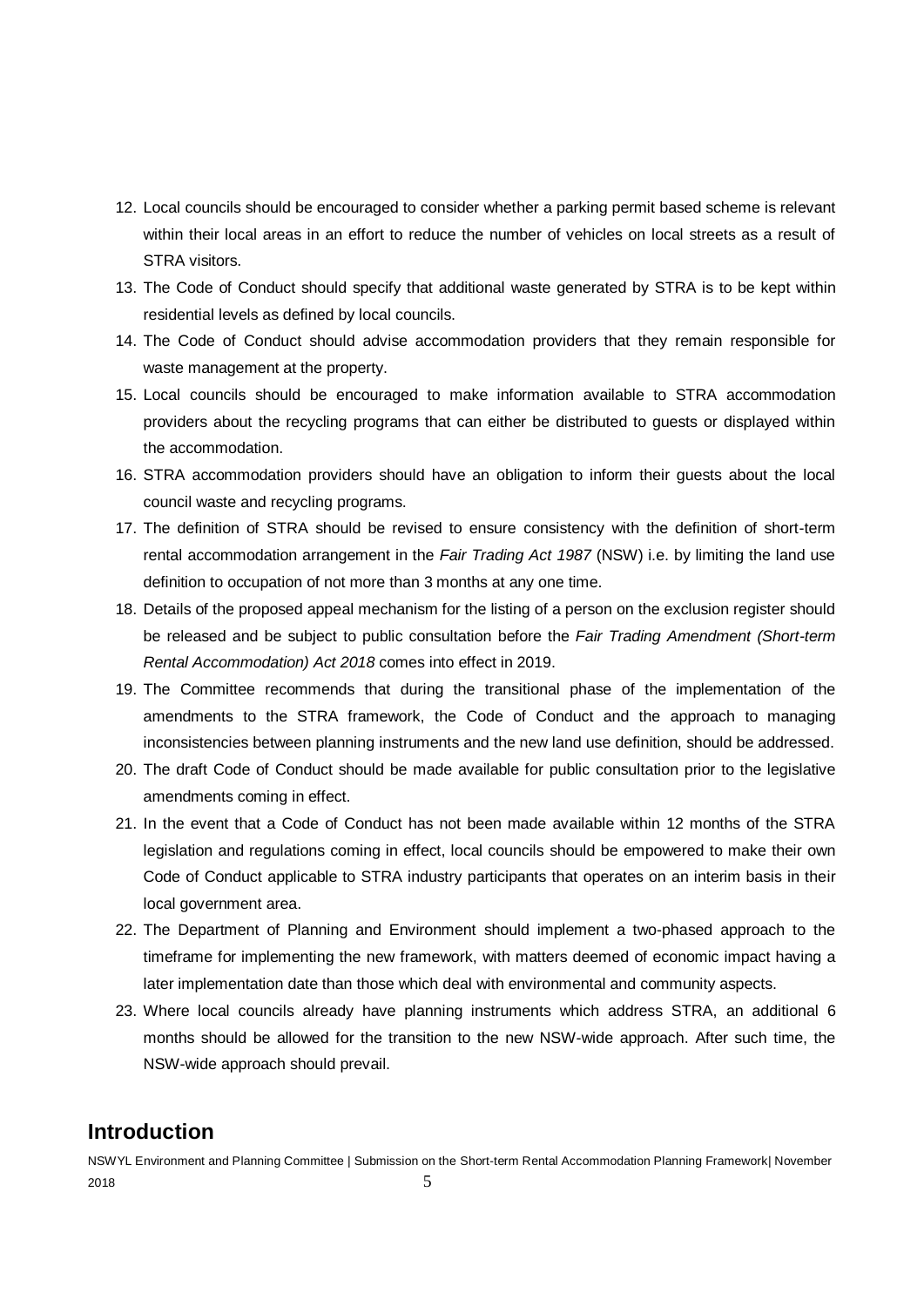The Committee welcomes the opportunity to comment on the Explanation of Intended Effect for the proposed amendments to the Short-term Rental Accommodation Planning Framework (**EIE**).

On balance, the Committee supports the changes to the planning framework set out in the EIE and notes that the EIE takes a number of important steps towards creating a state wide and government wide approach to novel issues raised by the share economy.

However, the Committee notes that the definition of STRA as a land use requires further clarification to ensure it complements the existing suite of land uses associated with tourist and visitor accommodation and the definition of STRA arrangements in the *Fair Trading Act 1987*. Further, the precise impact that this framework and associated legislation will have will be dictated by the Code of Conduct will have on online platforms, managing agents, hosts and guests remains largely unknown until the proposed Code of Conduct is released.

This submission adopts the headings in Part 4 of the EIE - the proposed changes to the planning system.

## **4.1 Proposed amendments to the Standard Instrument Order 2006**

The Committee has considered the proposed amendment to the Standard Instrument by the inclusion of a new land use definition for STRA, being:

*"the commercial use of an existing dwelling, either wholly or partially, for the purposes of short-term accommodation, but does not include tourist and visitor accommodation."*

#### **Conflict with existing definitions**

The Committee submits that it is important to consider existing definitions within the Standard Instrument. One relevant definition is that of 'bed and breakfast accommodation', which is a form of 'tourist and visitor accommodation'. Bed and breakfast accommodation is defined to mean:

*"… an existing dwelling in which temporary or short-term accommodation is provided on a commercial basis by the permanent residents of the dwelling and where:*

- *(a) meals are provided for guests only, and*
- *(b) cooking facilities for the preparation of meals are not provided within guests' rooms, and*
- *(c) dormitory-style accommodation is not provided"*

NSWYL Environment and Planning Committee | Submission on the Short-term Rental Accommodation Planning Framework| November 2018  $\qquad \qquad 6$ Some STRA operators are carrying out their activities from several dwellings that they own (or otherwise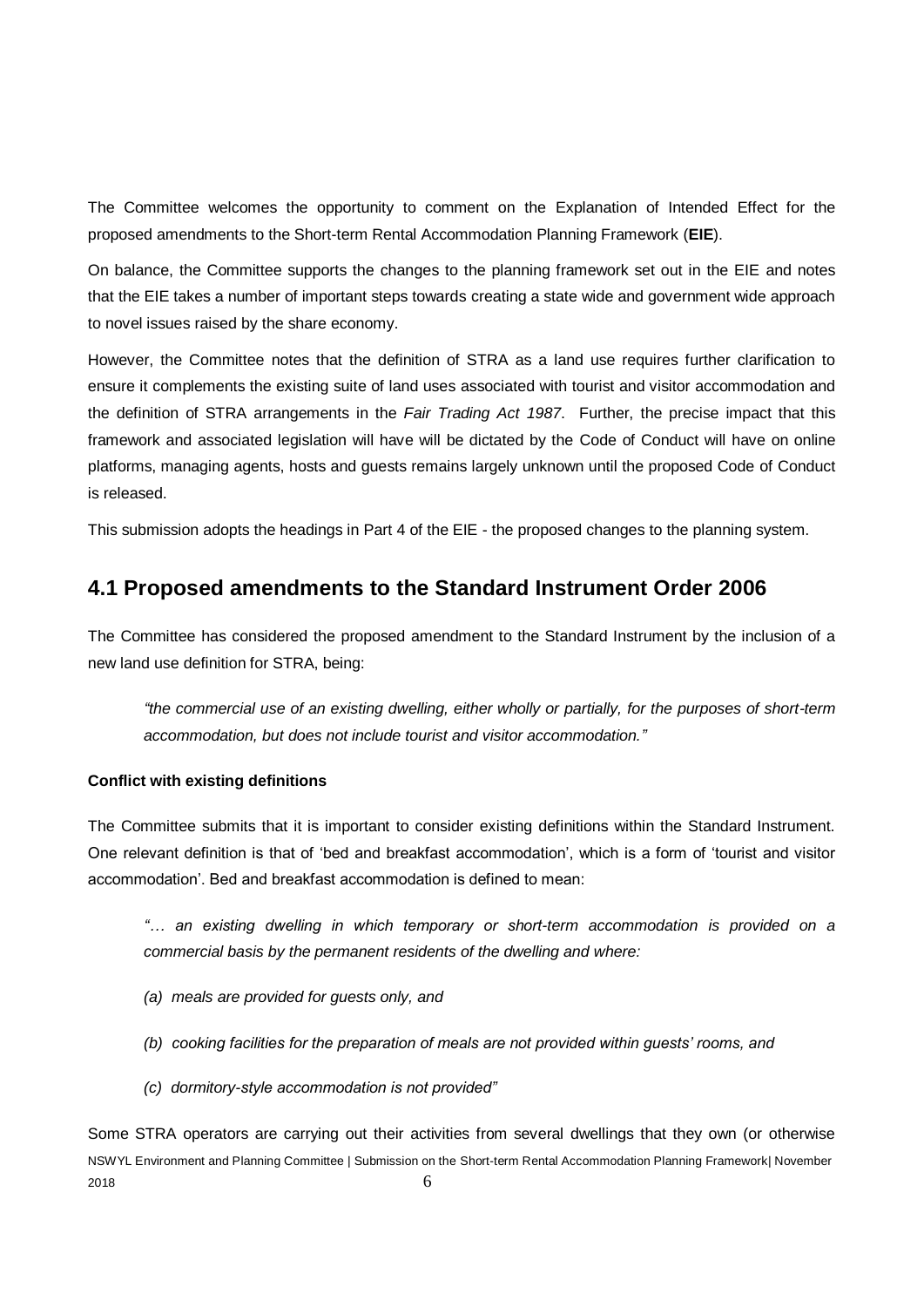lawfully occupy) within the same building without residing in the same dwellings – this is apparent when one finds two or more listings within the same building advertised by the same person. Such an operation is similar to that of 'serviced apartment', another form of 'tourist and visitor accommodation', which is defined to mean:

*"a building (or part of a building) providing self-contained accommodation to tourists or visitors on a commercial basis and that is regularly serviced or cleaned by the owner or manager of the building or part of the building or the owner's or manager's agents"*

'Bed and breakfast accommodation' is generally permitted with consent in most residential zones as well as most commercial zones (either as nominate use or under the chapeau of 'tourist and visitor accommodation'). Serviced apartments are permissible with development consent in a number of commercial zones (either as a nominated use or under the chapeau of 'tourist and visitor accommodation') but generally prohibited in residential zones.

The Committee notes that STRA is proposed to be exempt or complying development in all zones where dwellings are permissible or where a dwelling is permitted to be used. The proposed definition of STRA is similar to the definitions of 'bed and breakfast accommodation' if the resident of the dwelling is the provider of the accommodation service, particularly if meals are available (either formally or informally). On the other hand, the proposed definition of STRA is essentially identical to that of 'serviced apartment' if an operator has a number of dwellings within the same building available.

The Committee envisages situations where potential bed and breakfast operators, or those seeking to carry out a serviced apartment use, may rely on the new provisions to circumvent the existing requirements for obtaining development consent as tourist and visitor accommodation.

As an example, a serviced apartment operator may obtain development consent for the construction of multidwelling housing or residential flat building (noting that multi-dwelling housing may also be permissible as complying development under the new Low Rise Medium Density Housing Code under the State Environmental Planning Policy (Exempt and Complying Development Codes) 2008 in certain residential zones). Following construction, it is then permissible for some form of STRA to be carried out from those premises by the letting of the dwellings, whether wholly or in part.

The example highlights the potential for STRA to be operated with minimal regulatory approvals, where normally a consent authority would impose onerous conditions of consent on the use of premises as tourist and visitor accommodation, including requirements to submit and operate in accordance with a plan of management.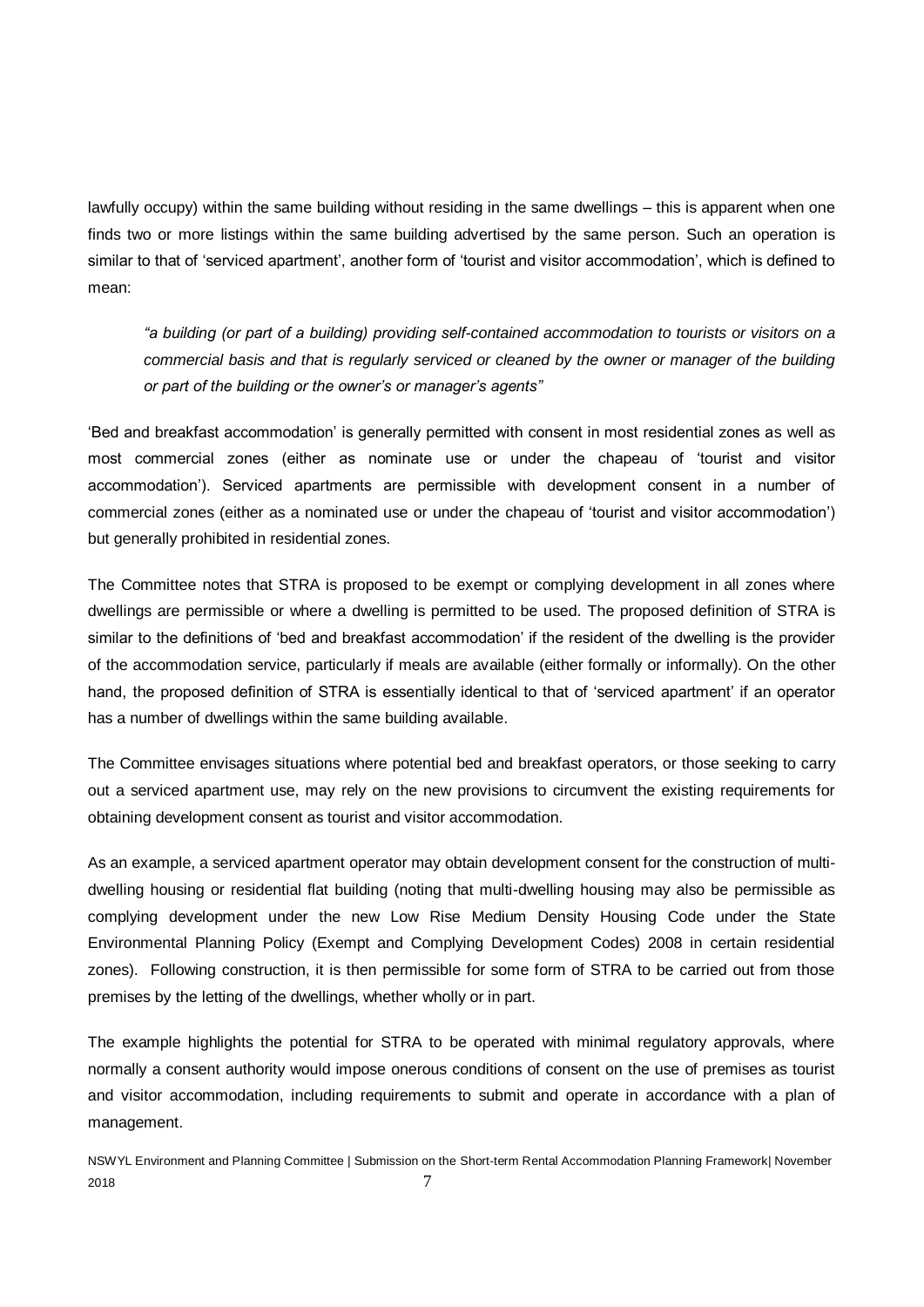Despite the proposed definition of STRA to deliberately be excluded from 'tourist and visitor accommodation', the proposed definition will create doubts in land use characterisation and add burden to the enforcement of land uses by regulatory authorities. Further, conflicts may arise where the particular zoning does not envisage a land use that is, having regard to the activities and transactions being conducted, essentially that of tourist and visitor accommodation.

The Committee submits that each of the species of Tourist and Visitor Accommodation, and their interaction with Short Term Rental Accommodation, should be considered separately. For example, it is not unusual for serviced apartments, of which there is a surplus in the City of Sydney, to be let via Airbnb.

*Recommendation: The intersection between the definitions of STRA, 'bed and breakfast*  accommodation' and 'serviced apartments' should be considered closely. The exclusion of *tourist and visitor accommodation in the definition of STRA should be drafted in a way that makes it clear whether uses that could be characterised as either tourist and visitor accommodation or STRA must be characterised as tourist and visitor accommodation to prevent commercial tourist and visitor accommodation operators from circumventing existing requirements to obtain development consent.*

The EIE notes that the STRA land use will be permitted in all zones where dwellings are permissible. The Committee submits that it is not clear whether STRA will be permitted in business or mixed use zones where shop top housing is permissible but residential dwellings are otherwise prohibited (i.e. *Zone B1 – Botany Bay Local Environmental Plan 2013*).

*Recommendation: STRA should be expressly permissible in zones where shop top housing is permissible.*

## **4.2. Proposed amendments to the State Environmental Planning Policy (Exempt and Complying Development Codes) 2008**

#### **Enforcement**

The Committee submits that further guidance on the enforcement of the following limitations and requirements should be provided:

1. the various limitations on the days per year that short-term rental accommodation (STRA) can occur in properties where the host is not present;

NSWYL Environment and Planning Committee | Submission on the Short-term Rental Accommodation Planning Framework| November  $2018$   $8$ 2. the additional fire safety measures required for properties on mapped 'bushfire prone land'; and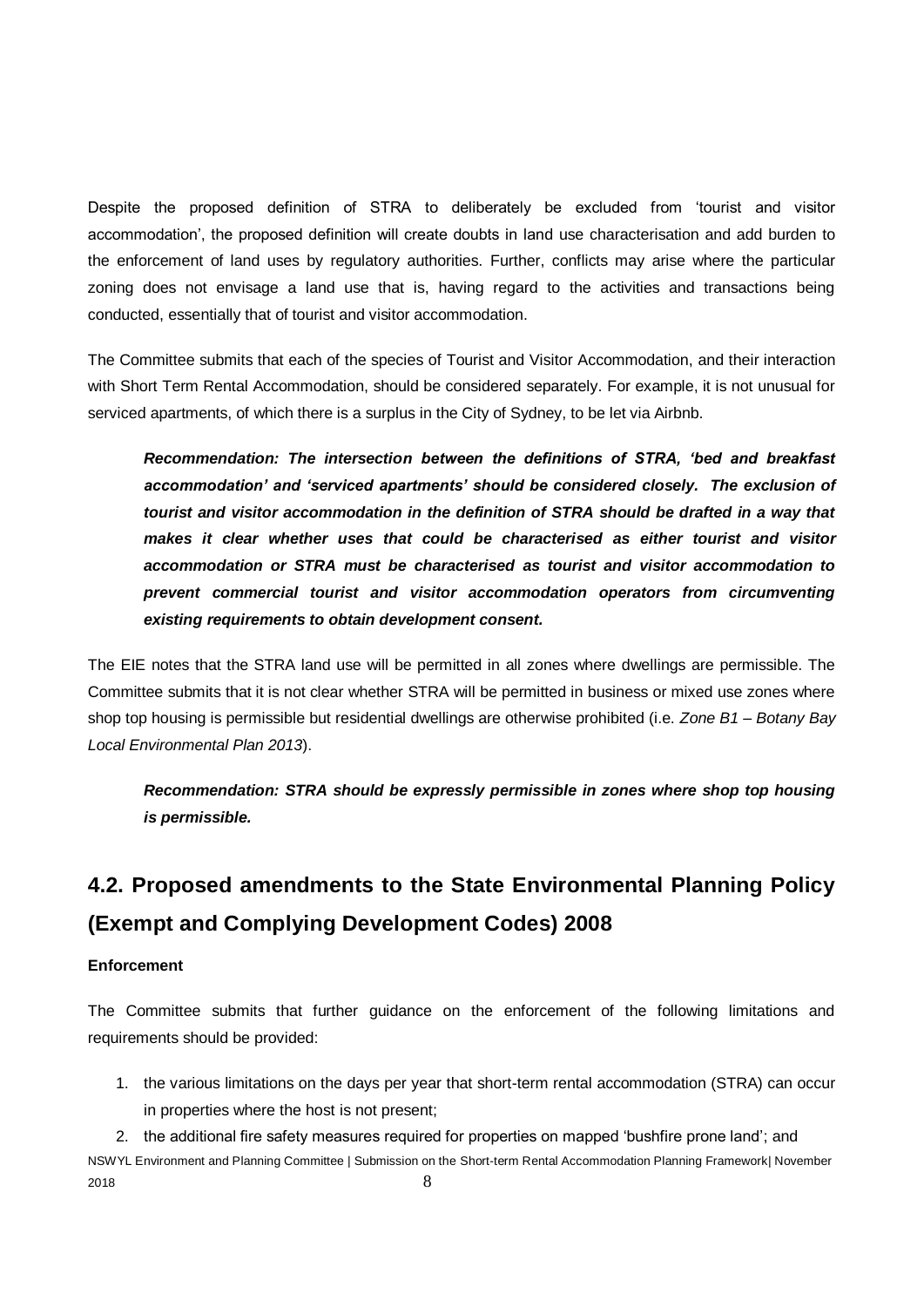3. the minimum fire safety and evacuation requirements for individual premises used for STRA.

The Committee notes that the proposed exempt and complying development approval pathways based on different levels of risk may be considered as general mechanisms of enforcement. For example, the Explanation of Intended Effect provides that a landowner will need to obtain a Complying Development Certificate for properties where the host is not present and the property is on mapped 'bushfire prone land'. However the Committee questions whether the enforcement of any of the above matters, and particularly the limitations on the days of operation, will be addressed in the mandatory Code of Conduct for participants in the STRA industry that will be provided for under the *Fair Trading Act 1987* (by virtue of the *Fair Trading Amendment (Short-Term Rental Accommodation) Act 2018*). The Committee notes that the amendments to the *Fair Trading Act 1987* will introduce certain offences and penalties for STRA industry participants who contravene the Code of Conduct. Nevertheless, the Committee submits that it may be suitable to implement other mechanisms of enforcement in addition to the measures that may be implemented under the Code of Conduct.

For example, development control orders under section 9.34 of the EPA Act may be appropriate. For example:

- 1. A Stop Use Order in accordance with the table to Part 1 of Schedule 5 of the EPA Act;
- 2. A Fire Safety Orders in accordance with the table to Part 2 of Schedule 5 of the EPA Act; and/or
- 3. A new development control order drafted specifically for STRA.

The Committee submits that such development control orders could complement the provisions of the Code of Conduct. For example, the Code of Conduct will provide a registration system for the registration of residential premises used for the purposes of STRA arrangements including details as to when the premises will be used for such purposes. Therefore, an existing Stop Use Order under point 1 of the table to Part 1 of Schedule 5 of the EPA Act could be made if it is found that a STRA-participant has contravened the Code of Conduct and their exempt or complying development approval by using premises for STRA purposes for more days than are permitted.

Further, a Fire Safety Order under point 1 of the table to Part 2 of Schedule 5 of the EPA Act could be made when it is found that the minimum fire safety and evacuation requirements for individual premises used for STRA are not being complied with. Such an order could be applied together with a Stop Use Order that provides that the use should cease until, for example, the upgrades relevant to meeting the requirements have been implemented.

The Committee submits that the effective implementation of such measures would require control of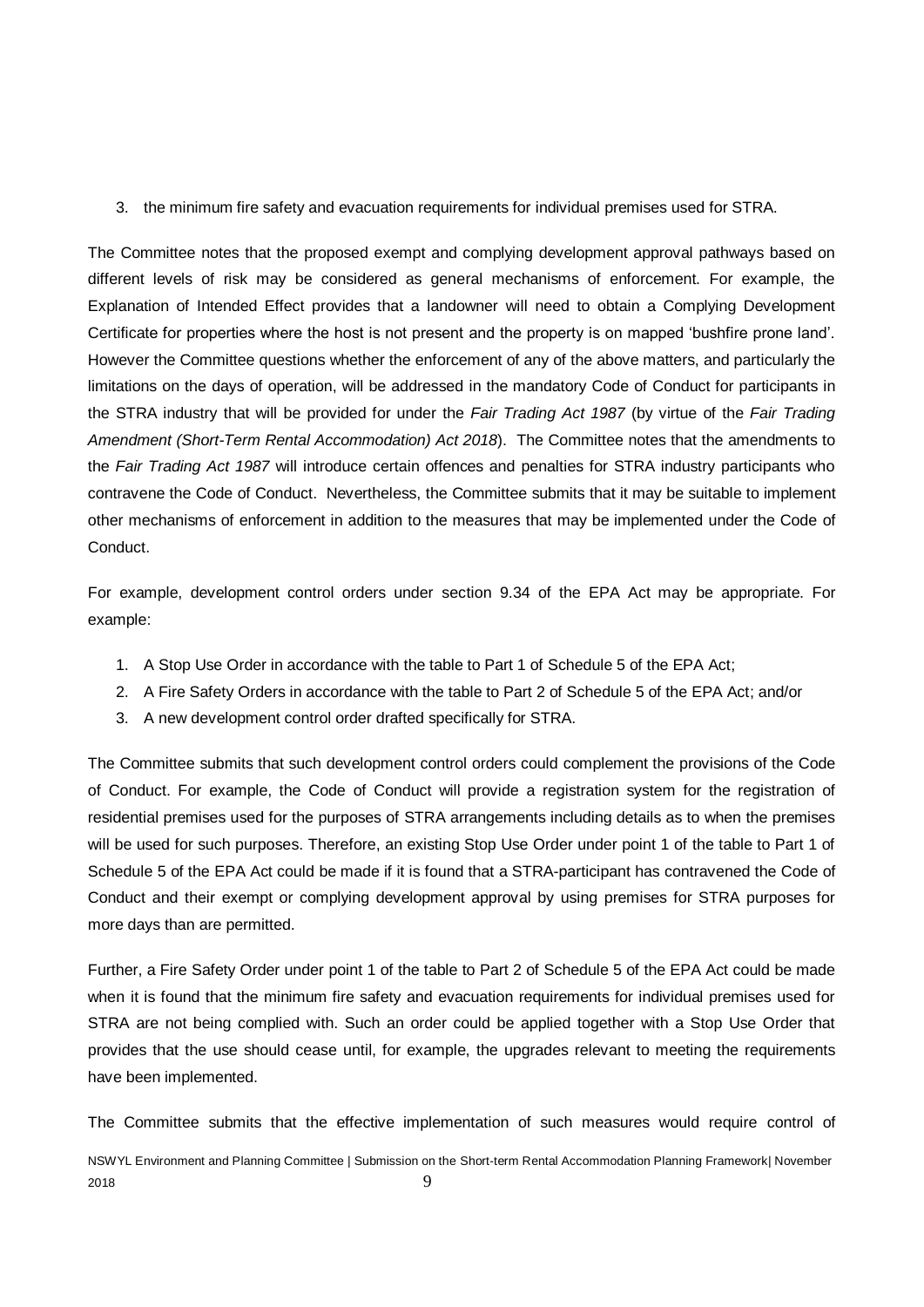premises used for STRA to be added to the enforcement actions of Councils. This is subject to resourcing constraints and this should be considered in conjunction with the likely effect of the STRA framework.

*Recommendation: Compliance with the constraints on STRA should be enforced by use of development control orders under the EPA Act, however adequate resourcing of Councils would be needed to ensure that enforcement action could be carried out.*

#### **Restrictions on Greater Sydney**

The proposed changes allow councils outside Greater Sydney to decrease the number of days STRA is permissible as exempt development per year from 365 days to no lower than 180 days to recognise the local differences and communities' needs in regional NSW. The Committee queries whether this intention is justified as an approach distinct from that in the Greater Sydney area, especially in circumstances where the reforms to the planning framework in this regard are intended to create parity of STRA planning controls across the State.

As summarised in the EIE, the public response to the NSW Department of Planning's 2017 Options Paper on short-term holiday letting provided that, 'from a planning perspective, feedback included support for a state-wide definition and a standard approach to planning controls, but with provision to respond effectively to the specific local context.' In line with this feedback, the Committee supports a standard approach to the issue of limiting the number of days that STRA can occur, with provision made for the specific local context including within the Greater Sydney area.

The Committee acknowledges that within the Sydney metropolitan area STRA occurs throughout the year and is not necessarily prevalent only during holiday periods unlike a number of other areas in NSW. However, there is insufficient explanation in the EIE as to why there is a need to place greater restrictions on the Greater Sydney area. The Committee maintains that each local government area should be able to restrict STRA according to the specific impact on amenities and the locality, to address one of the main concerns that have been raised by community groups and local residents.

The Committee suggests that the impact of STRA within Greater Sydney is uneven and the regulatory approach should be flexible and in line with the rest of the state. The Committee notes also the comment in the Options Paper that the 'majority of Airbnb hosts (in Sydney) rent their primary residences occasionally 37 nights per year' and suggests on this basis that stronger regulation is not necessary and has not been justified in the Greater Sydney Area.

NSWYL Environment and Planning Committee | Submission on the Short-term Rental Accommodation Planning Framework| November 2018  $10$ *Recommendation: Further clarity should be given to why differences in community needs within the Greater Sydney Area are not accommodated in the framework, while those in*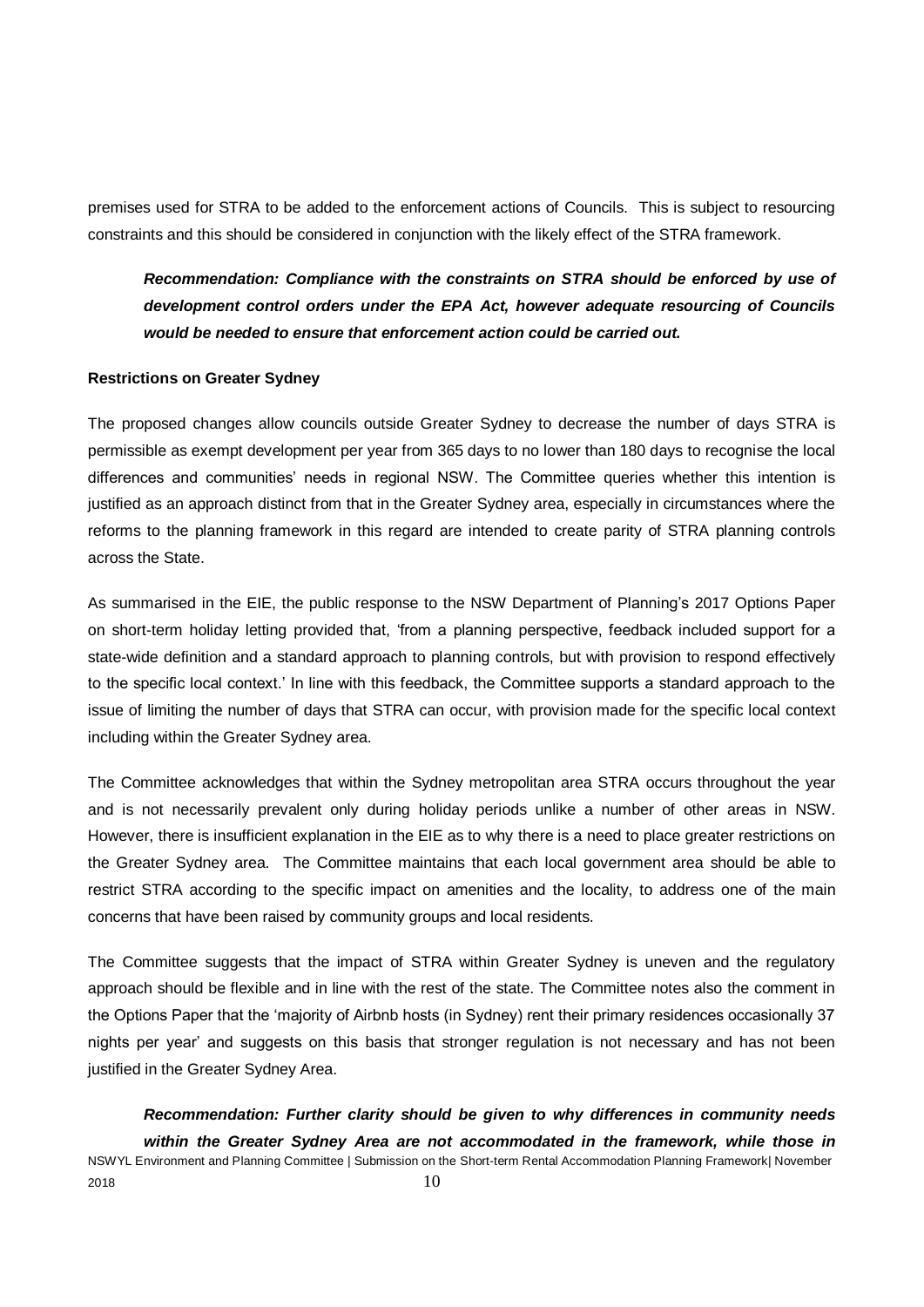*'regional NSW' are. In the absence of a sound rationale for this distinction, all Councils should be able to set the number of days from 180 to 365 days based on the local information available as to community needs, amenity impacts and enforcement ability.*

## **4.3. Noise and amenity impacts**

The Committee supports the careful examination of noise, parking and waste management impacts of STRA in balancing the economic value of the industry and managing impacts upon the community in the amendments to planning instruments, and strata and Fair-Trading legislation.

#### **Noise impacts**

The Committee notes that there are no proposed changes to the powers that local councils or NSW Police have under the *Protection of the Environment Operations Act 1997* in relation to noise and amenity impacts. Under the existing legislative framework, "offensive noise" is defined as noise which "by reason of its level, nature, character or quality, or the time at which it is made, or any other circumstances" is "harmful" or interferes with comfort of others. There are several issues which arise from this approach, one of which is lack of clarity as to what "offensive noise" means. This uncertainty can make it difficult to manage the competing interests and expectations which may arise between guests, hosts and neighbouring properties. This is particularly the case where an offensive noise incident may be limited to the short term stay of one guest.

## *Recommendations:*

- *Further clarification should be given as to what "offensive noise" in the STRA context means. This should be defined in the Code of Conduct as it will likely be a trigger for reporting of the host or tenant of STRA.*
- *Local councils should be permitted to introduce guidelines on what constitutes "offensive noise" in the STRA context for their local areas if the code of Conduct is silent on the issue, or which can deal with locality specific regulation of amenity impacts.*

The current difficulties with regard to the retrospective nature of the action to enforce noise control concerns is also noted, for example either reporting to the Police, Department of Planning and Environment or seeking noise abatement orders in the local court. With a view to minimising the creation of offensive noise in the first instance, it is recommended that the Code of Conduct mandates that guests must be informed of offensive noise restrictions both prior to booking STRA and at the commencement of their stay. This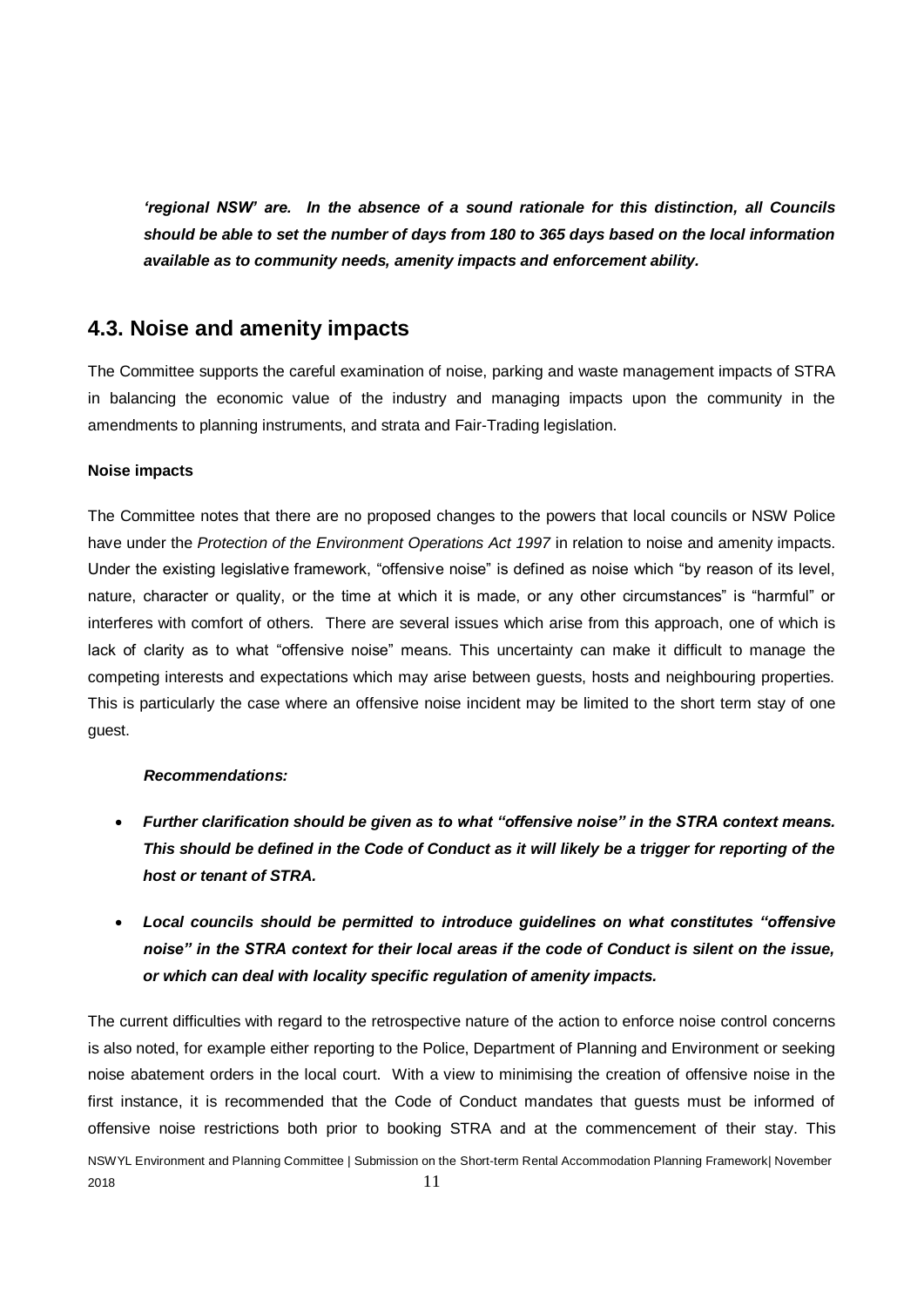obligation would apply to industry participants who receive revenue from the provision of STRA, such as booking agents and those providing the premises.

*Recommendation: The Code of Conduct should set out the obligations of guests to avoid creating offensive noise prior to making a booking by the industry participant providing the booking service, and that guests are informed of their obligations to avoid creating offensive*  noise either prior to the commencement, or at the commencement, of the stay by the *accommodation provider.*

If the above steps are introduced and subsequently followed by the host, and offensive noise is generated during a stay, it is proposed to allow the legislative framework to enable orders to be made against both the host and the guest (for example, to allow fines and costs orders to be made against both parties) to encourage compliance and responsible STRA use. It is noted however, that this measure will be less effective where guests reside outside of NSW.

## *Recommendation: The Code of Conduct should inform industry participants of their personal obligations and liability with regard to the creation of offensive noise.*

The Committee supports the concept of an exclusion register for industry participants who commit multiple offences under the Code of Conduct. To give greater effect to this approach, the penalties should allow for an additional loading for those who have previously contravened the Code of Conduct.

*Recommendation: Under the penalties provisions in the Regulations, a loading system should be introduced which allows for greater penalties to be ordered against Industry*  participants who have previously contravened the same or similar provision of the Code of *Conduct.*

#### **Parking**

It is reasonably foreseeable that additional guests will generate additional vehicles in the surrounding area of the accommodation, particularly where the accommodation provider also resides at the premises during the STRA stay. This then presents additional challenges to manage, such as availability of parking spaces and congestion to local roads where off-street parking is not available. Enforcement of such issues also becomes another aspect of this amenity issue.

#### *Recommendations*

• *To reduce congestion on local streets, accommodation providers should be required to make*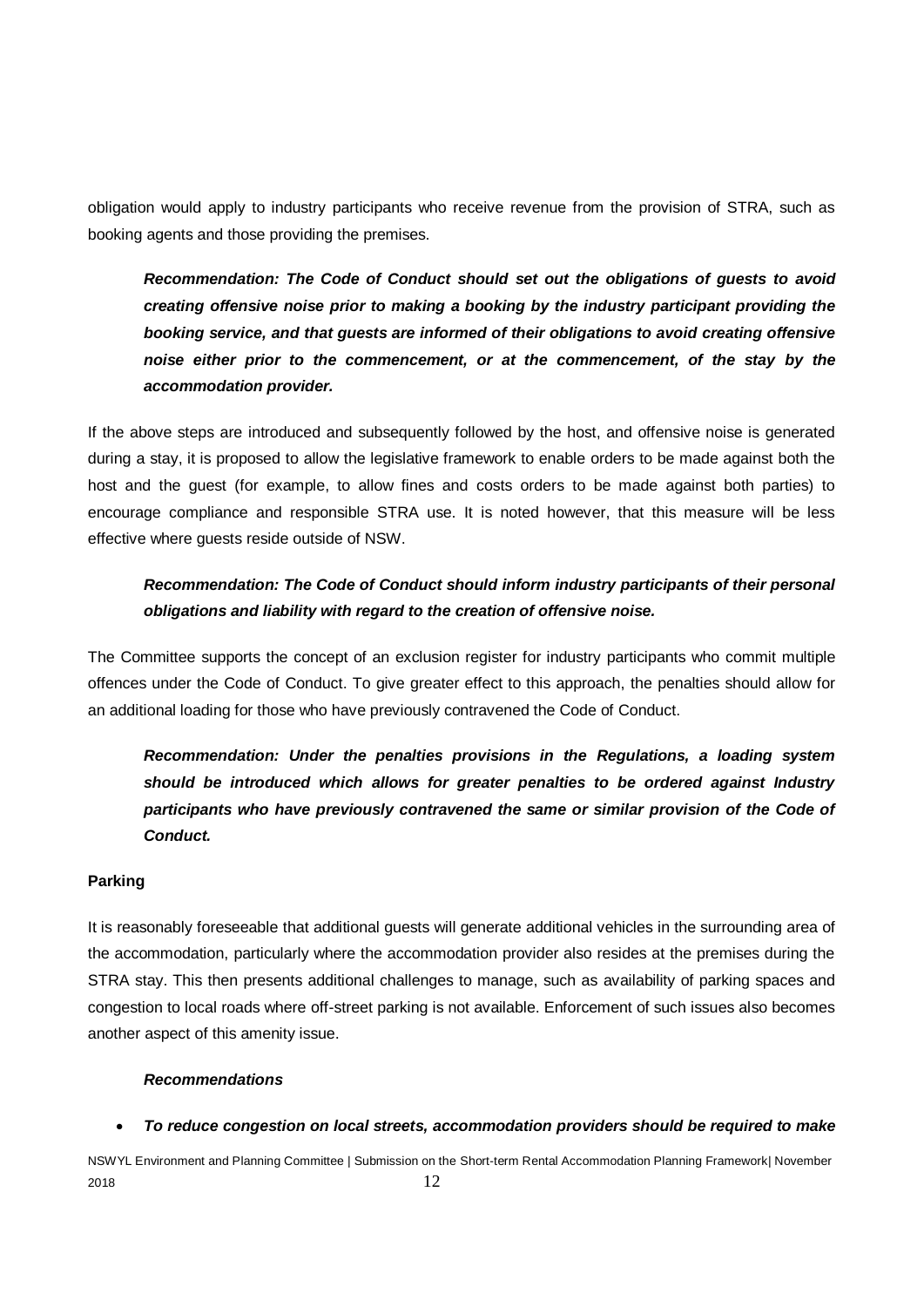*off-street parking available to STRA guests.*

- *Owners Corporations in strata premises should be allowed to have by-laws that deal with visitor parking, including by requiring visitors to pay a levy to access visitor parking spaces.*
- *Local councils should be encouraged to consider whether a parking permit based scheme is relevant within their local areas in an effort to reduce the number of vehicles on local streets as a result of STRA visitors.*

#### **Waste**

Waste management is an important issue for all local councils. Accordingly, the Committee recommends that the Code of Conduct specifically deal with both the volume of additional waste generated at residential properties and how it is to be disposed of.

Local council areas, whilst all operating waste recycling programs, have differing recycling systems. In an effort to reduce landfill, it is proposed that providers of the STRA accommodation must inform guests, many of whom may not be familiar with that local council recycling program, of the requirements of that area's recycling program.

The Committee recommends that compliance with local council waste management requirements remain the STRA accommodation provider's responsibility, which should also be reflected in any legislative instruments.

## *Recommendations:*

- *The Code of Conduct should specify that additional waste generated by STRA is to be kept within residential levels as defined by local councils.*
- *The Code of Conduct should advise accommodation providers that they remain responsible for waste management at the property.*
- *Local councils should be encouraged to make information available to STRA accommodation providers about the recycling programs that can either be distributed to guests or displayed within the accommodation.*
- *STRA accommodation providers should have an obligation to inform their guests about the local council waste and recycling programs.*

## **4.4. Additional elements of the Government policy**

NSWYL Environment and Planning Committee | Submission on the Short-term Rental Accommodation Planning Framework| November  $2018$   $13$ The definition of 'short-term rental accommodation arrangement' which is included in the *Fair Trading Amendment (Short-term Rental Accommodation) Act 2018* defines a 'short-term rental accommodation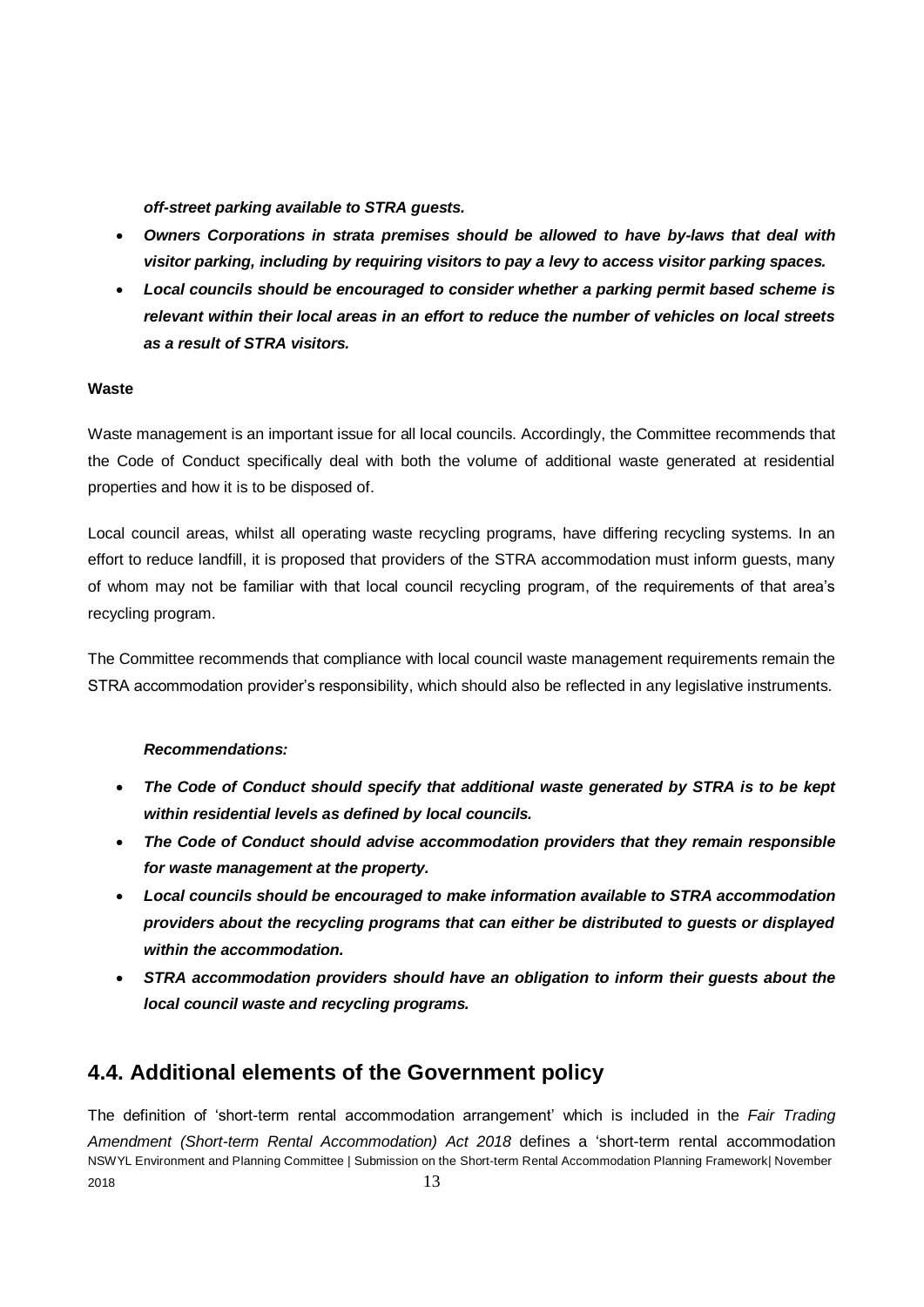arrangement' as:

- 1. A commercial arrangement for giving a person the right to occupy residential premises for a period of not more than 3 months at any one time; and
- 2. Other arrangements as provided for or excluded by the *Fair Trading Regulation 2012* (NSW).

This definition differs from that proposed to be introduced for the land use of STRA, particularly in that the Fair-Trading definition construes 'short term' as a maximum of 3 months at any one time.

*Recommendation: The definition of STRA should be revised to ensure consistency with the definition of short-term rental accommodation arrangement in the Fair-Trading Act 1987 (NSW) i.e. by limiting the land use definition to occupation of not more than 3 months at any one time.* 

The *Fair Trading Regulation 2012* (NSW) may also provide for appeal rights against the listing of a person on the exclusion register, for the Secretary to recover from STRA participants the costs of enforcement and administration of the Code of Conduct and the power to exclude a participant or type of participant from the operation of the Code of Conduct. Further clarification as to the grounds of appeal and onus in proving the basis for listings should be released, and submissions invited, before the Amendment Bill comes into effect.

*Recommendation: Details of the proposed appeal mechanism for the listing of a person on the exclusion register should be released and be subject to public consultation before the Fair Trading Amendment (Short-term Rental Accommodation) Act 2018 comes into effect in 2019.*

## **STRA in Strata Schemes**

The *Fair Trading Amendment (Short-term Rental Accommodation) Bill 2018* also contains amendments to the *Strata Schemes Management Act 2015* (NSW) (**SSM Act**) to allow for the creation, by special resolution of an owners committee, of by-laws that prohibit the use of a lot for STRA where:

- 1. the lot is not the principal place of residence of the owner; or
- 2. the lot is not the principal place of residence of the tenant (however, where a tenant is using the lot for STRA, they will be required to obtain owner's consent).

NSWYL Environment and Planning Committee | Submission on the Short-term Rental Accommodation Planning Framework| November  $2018$   $14$ This amendment to the SSM Act will overturn in part the result of the NSW Civil and Administrative Tribunal decision of *Estens v Owners Corporation SP 11825* [2017] NSWCATCD 52 where it was held that the owner's corporation did not have power under section 139(2) of the SSM Act to make a special by-law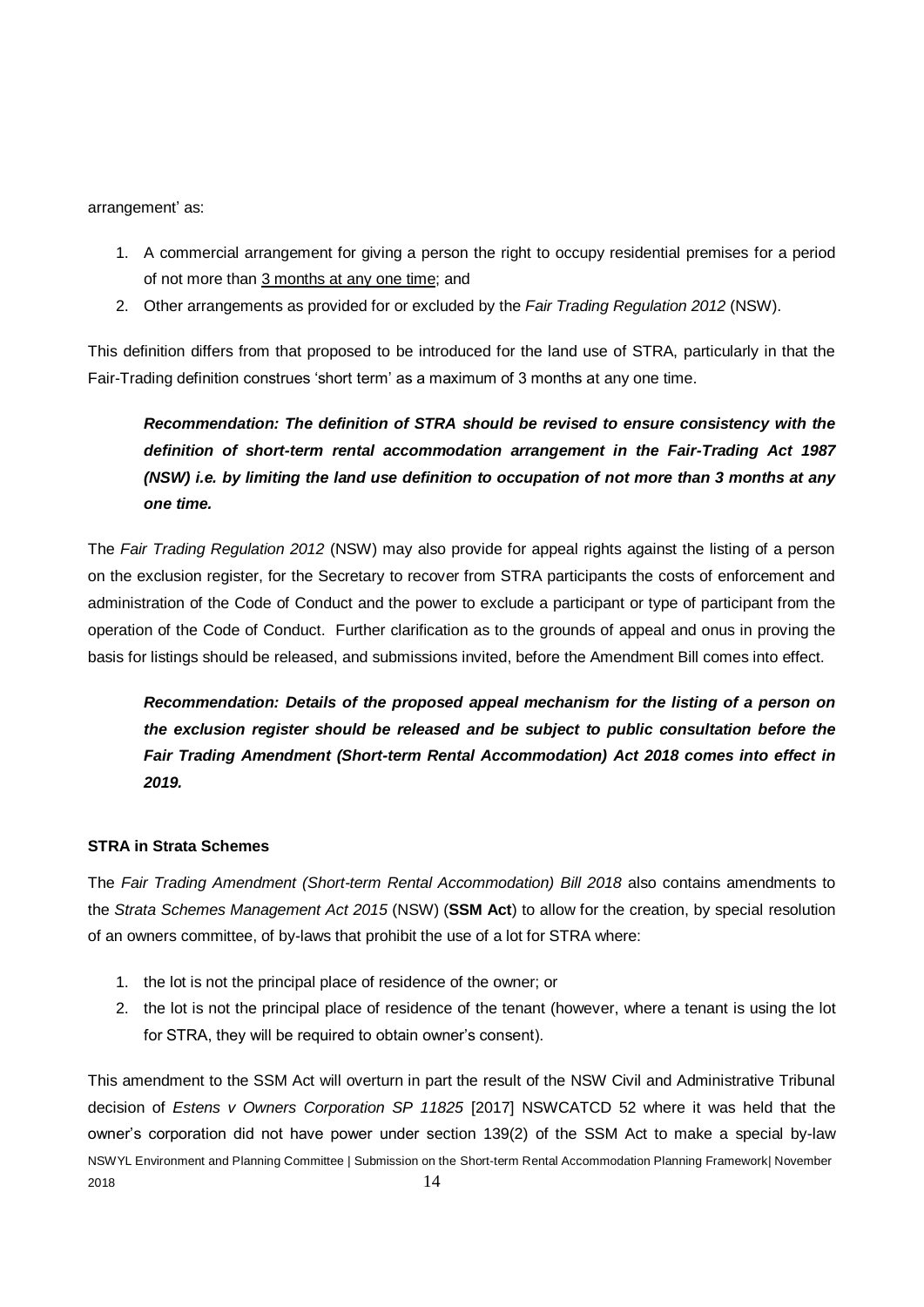prohibiting short term letting as such a by-law prevented dealing in relation to a lot by prohibiting or restricting the lease (albeit short term) of a lot. The Committee supports this in the context of the planning framework as a way in which amenity issues associated with STRA can be managed privately, rather than in reliance on public authorities.

## **4.5. Transitional arrangements**

The Committee notes that the Department of Planning and Environment will work with councils to amend any existing planning instruments which apply to STRA as part of transitional arrangements associated with the proposed changes. The Committee recommends that during the transitional phase of the implementation of the new STRA framework, additional issues should be addressed being:

- 1. the Code of Conduct; and
- 2. the approach that will be taken in the event of any inconsistency between planning instruments and the new land use definition.

*Recommendation:* The Committee recommends that during the transitional phase of the implementation of the amendments to the STRA framework, the Code of Conduct and the approach to managing inconsistencies between planning instruments and the new land use definition, should be addressed.

## **Code of Conduct**

A significant amount of detail around noise and amenity will be covered in the yet to be released Code of Conduct, rather than in the legislation or regulations. Outlining the obligations of all parties in the Code of Conduct is essential for the balancing of interests, informing parties of their rights and responsibilities, and managing the expectations of STRA participants and communities where STRA occurs. For these reasons, it is recommended that a Code of Conduct is available as soon as practicable.

## *Recommendations:*

- *The draft Code of Conduct should be made available for public consultation prior to the legislative amendments coming in effect.*
- *In the event that a Code of Conduct has not been made available within 12 months of the STRA legislation and regulations coming in effect, local councils should be empowered to make their own Code of Conduct applicable to STRA industry participants that operates on an interim basis in the local government area.*